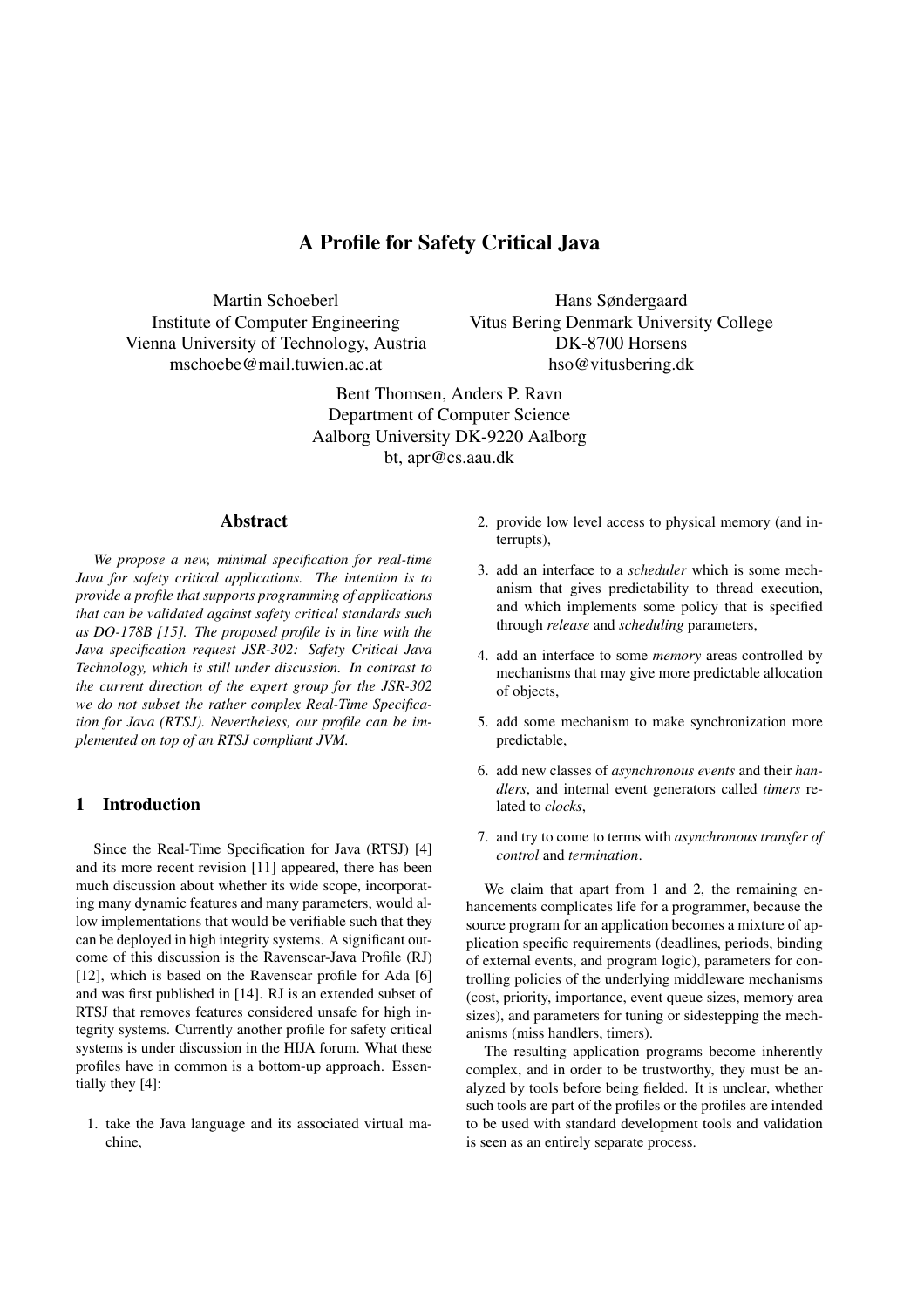The contribution of this paper is a profile that is developed with an entirely different approach. This profile is intended to supply the concepts that support development of small, embedded systems that use the standard patterns advocated by, e.g. the HRT-HOOD methodology [7]. The approach builds on the following:

- the Java language and machine supported by an existing RT profile giving the mechanisms and policies,
- low level access to hardware, since hardware abstraction layers are yet in the future,
- plus *periodic* and *sporadic* threads with application specific parameters, including program logic.

The profile needs support from a compiler enhanced with analysis and synthesis algorithms which for given middleware can compute policy parameters and check their feasibility. Such algorithms may either generate bytecode or be based on macro expansion. The feasibility of the approach is demonstrated by using RTSJ as a middleware.

We start from scratch to build a profile for hard real-time Java for safety critical applications. The aim is:

- An easy to use framework
- Simplified program analysis
- Easy to implement on embedded systems
- Minimum implementation details

A Java programmer with background in real-time systems should be able to use the profile in less than a day.

It is assumed that real-time applications are statically analyzed with respect to worst case execution time, schedulability and memory consumption. The specification shall simplify this essential process.

Section 2 surveys the features of existing related profiles and discusses the distinctions we make between mechanisms, policies and application relevant concepts. According to our design principles, we remove the former two from the API. Section 3 defines the resulting profile and illustrates it with small examples. Section 4 outlines an implementation. Section 5 concludes the paper with a discussion of some features that might be nice to have or which may be supported in other ways.

# 2 Selection of Features

In the following we discuss each of the areas where RTSJ extends Java, and where Ravenscar-Java and Safety Critical Java decide to restrict it. The discussion follows the structure of the RTSJ [4].

#### 2.1 Standard Java Classes

As specified in RTSJ, some features of standard Java classes dealing with priorities, thread groups, interrupted exception and system properties have to be redefined, to the extent that they remain in CDLC [21]. We agree with RTSJ on these points.

#### 2.2 Threads

A *RealtimeThread* is a fundamental concept; but in its constructor we see the complexity of the policies and mechanisms of middleware. In RTSJ it is parameterized by: Scheduling Parameters, Release Parameters, Memory Parameters, Memory Area, Processing Group, and finally a Run Logic. According to our principles, we keep the application specific Release Parameters and Run Logic, while the mechanism and policy dependent parameters are elided.

The concept of a *NoHeapRealtimeThread* is a restriction in both Ravenscar-Java and in Safety Critical Java. It is clearly an attempt at supporting static analysis by prohibiting general dynamic memory allocation. Our viewpoint is that analysis of memory usage is better left to a tool, thus the concept disappears. In the underlying platform there might be a real-time garbage collection with guaranteed performance, and that should not be a priori eliminated as an implementation option.

Ravenscar-Java introduced an *Initializer* thread. However, since the assumption is that the system is initialized once only, this might as well be done through the usual *main* method of an ordinary static *System* class. The definition of an Initialization thread that has the highest priority to perform all the initialization is an implementation arte $fact<sup>1</sup>$  and should not be part of the specification. It makes it unnecessary troublesome to find a place for implementation code that has to run just before the mission phase (e.g., generation of the PianoRoll on the aJile processor [20]).

The Run Logic should in both cases be a single method, and the cleanest way of introducing them in an objectoriented style, when they are fixed for the classes, is through specialization of an abstract run method in the threads. The waitForNextPeriod is eliminated, because it is redundant. The logic should not be subdivided into phases (by wait-ForNextPeriod), because it would hamper WCET analysis.

During the mission phase, an application has a fixed number of *sporadic* or *periodic* threads. We thought quite a lot about having several modes and the possibility of being able to re-initialize the system when changing from one mode to another, but decided against it in the core definition. The parameters for these threads are discussed below.

 $1$ It is a result from RJ implementation experiments on top of RTSJ. However, this *trick* can be used, but as part of the implementation.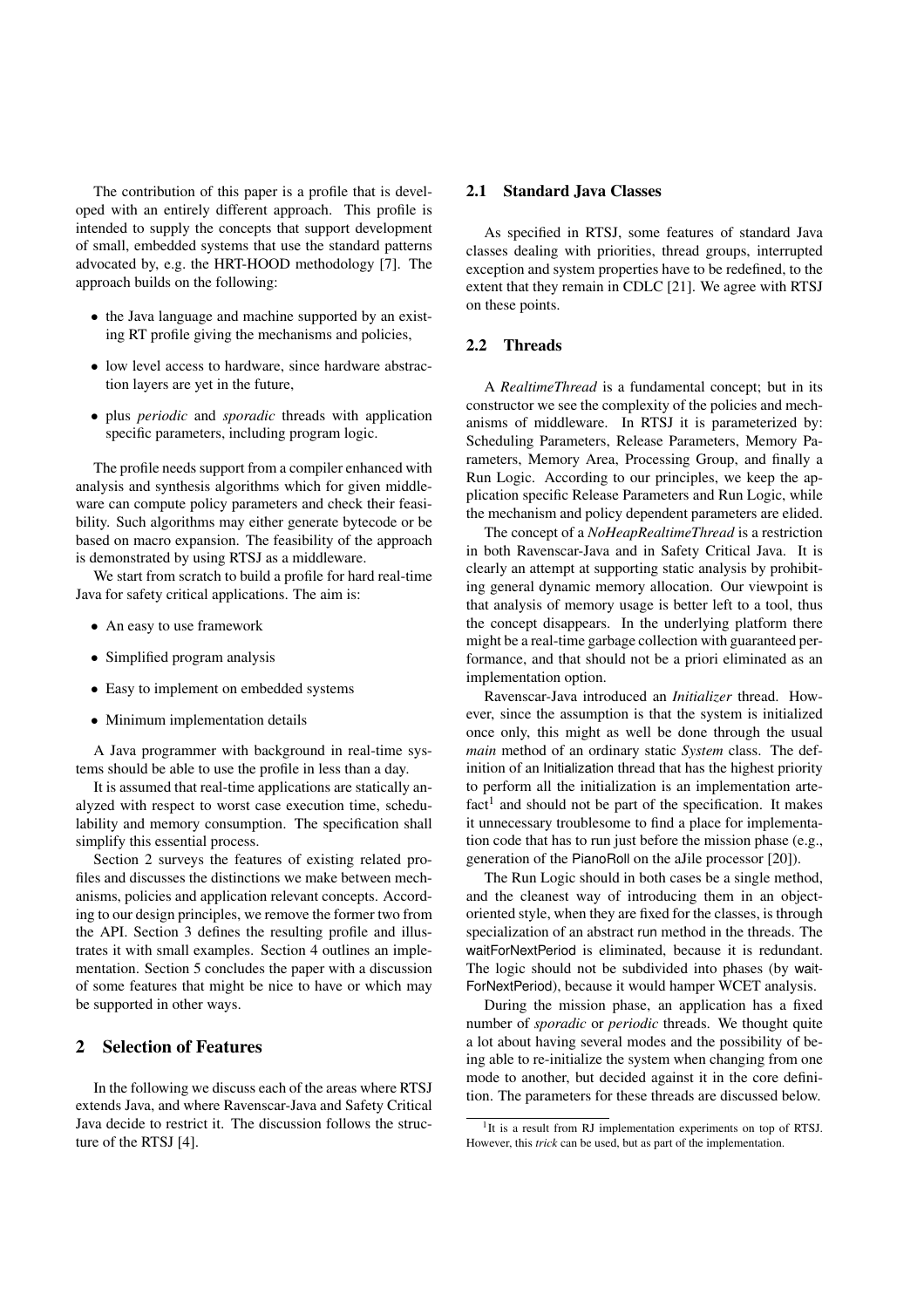#### 2.3 Release Parameters

On an RTOS the *importance* of a task is usually assigned by a priority. However, in real-time systems the only relevant parameters are release times. A mapping of timing requirements to priority may be done by rate-monotonic assignment [13] or more general by deadline-monotonic assignment [2] or any other policy that is compatible with the scheduler of the middleware.

In the proposed specification the release parameters of schedulable entities (periodic and sporadic threads) are time and not priority. An implementation that uses a priority based preemptive scheduler may map the time requirements according to the deadline-monotonic order. As we do not allow dynamic creation of threads during mission phase this mapping can easily be done on the transition from the initialization to the mission phase. Furthermore, it allows, e.g. EDF scheduling in the middleware without changing the application.

Common for application threads is a *deadline*, given as a *RelativeTime*. For periodic threads, the *period* is also application specific and it is a relative time; similarly for sporadic threads, we have a *minInterarrivalTime*.

*Cost* is a derived property, the WCET of the run logic. It is not a quantity that application programmers should code up in a safety critical system. Either it can be computed, i.e. checked by a tool or the logic needs to be simplified. Thus we do not want *cost* as part of the profile. Absolute time is usually not available in small systems, and absolute *start* times seem hard to validate offline – when are they invalid? The various miss- and overrun-*handlers* should not occur, cf. Ravenscar-Java or the SC proposal. The most one can do seems to be a static emergency stop that brings the application to a safe state – hopefully.

#### 2.4 Memory Management

The very detailed classification of memory and its handling reminds at least one of the authors of the sophisticated language features that in the middle of last century were added to languages like PL/I and COBOL to allow programmers to specify *overlays*. They were probably never used, because virtual memory very soon provided adequate solutions. We boldly suggest that such analysis is better done by tools, such as region analysis for functional languages [22], adapted for real-time java in [5] or by Scoped Types recently proposed in [23] and further elaborated in [1].

*RawMemoryAccess* remains unavoidable, as long as no standardized hardware abstraction layers exist. It is a very unsafe feature as evidenced by the many efforts to analyze driver code for anomalies in standard operating systems. Perhaps it should be restricted to library modules for most applications.

### 2.5 Synchronization

In order to keep scheduling predictable, synchronization around protected regions must implement a suitable protocol. We see this as a product of the analysis and synthesis, not as a task for the programmer.

#### 2.6 Asynchronous Events and their Handlers

Software interrupts is a programming paradigm that makes systems very hard to analyze, because they entail some sort of buffering mechanism; thus we suggest that Asynchronous Events are restricted along with their handlers. The remaining use for events is to connect sporadic threads to the external interrupts that they handle. We propose that this is done directly during initialization through the standard uninterpreted *happening* token.

### 2.7 Remaining Details and Summary

The profile is summarized below and a prototype implementation has been developed to support it. However, it would be misleading to claim that it is fully worked out, because for high integrity systems, the code must also be checked for potential uncaught exceptions. This is not part of the syntactic extensions; but a matter for analysis tools.

# 3 The SCJ Proposal

This section describes our *Safety Critical Java Profile* proposal.

### 3.1 Overview of the SC Java Profile

As discussed in Section 2, the profile should be small and simple to use when modeling an application, but still at least as powerful as the Ravenscar-Java profile. In the javax.safetycritical package you first and foremost find the thread classes for the periodic time-triggered activities, and for the event-triggered sporadic activities.

The RealtimeSystem class is the representation of the real-time runtime system. Time is represented by the RelativeTime class, and we also have classes for access to physical memory. They are a very simpleminded hardware abstraction layer.

The rest is hidden for the programmer or included in analysis tools that are specific for given middleware policies and mechanisms, so that the platform independence of the application is fulfilled.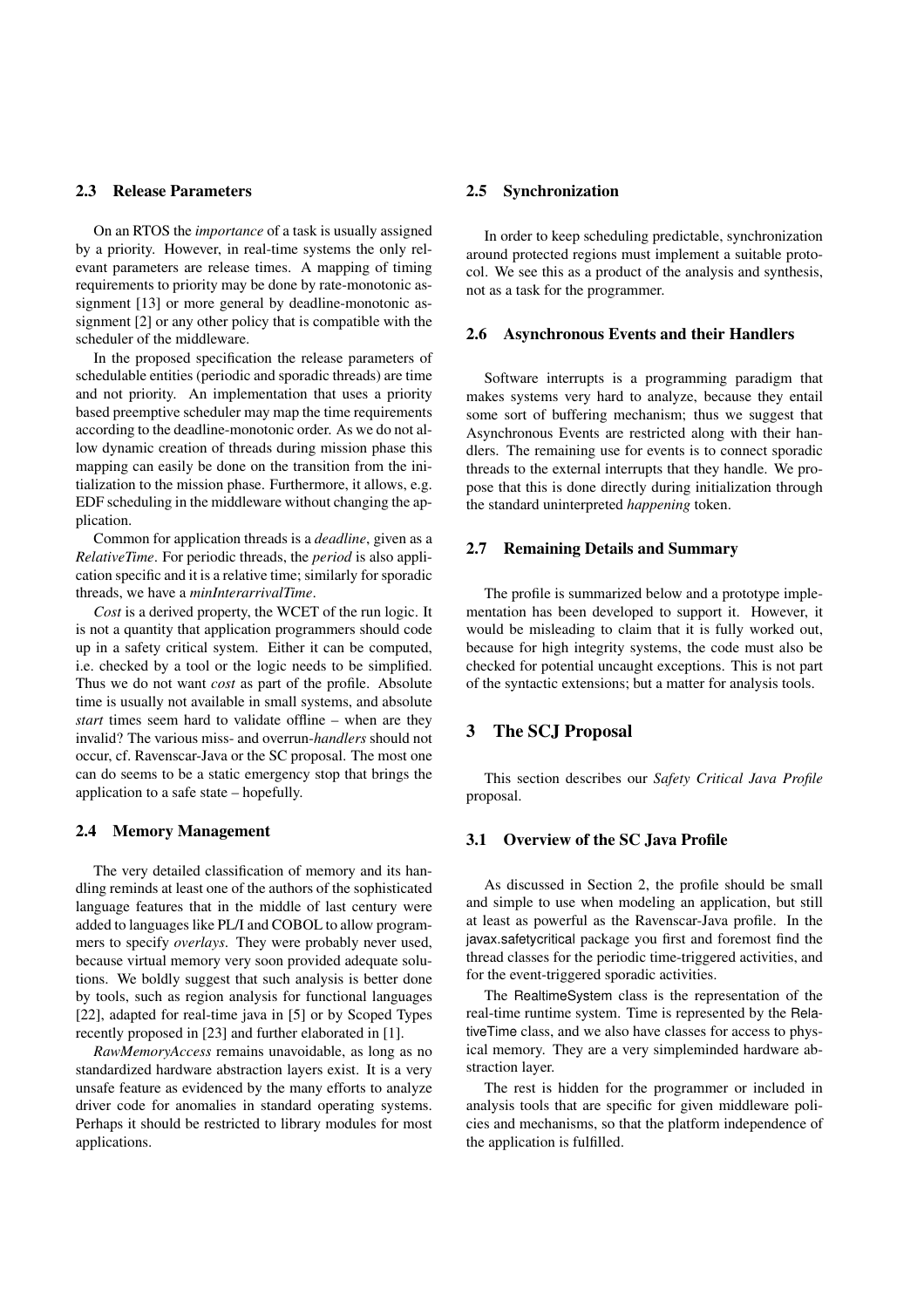

**Figure 1. Class structure of the profile with application threads**

# 3.2 Schedulable Entities

All schedulable entities (periodic and sporadic) are represented by threads. The structure of real-time threads is shown in Figure 1. The abstract class RealtimeThread has two methods:

- run() the run logic to be executed every time the thread is activated
- cleanup() a clean-up method to be executed if the system should be shut down or stopped

We have considered two different design patterns for specializing it: through *subclassing* or through *delegation* to a Runnable via a parameter in the constructor. If subclassing is used, the run method with the run logic is implemented in a subclass of PeriodicThread or Sporadic-Thread classes. This supports the static architectural patterns that we envisage for applications. In contrast, delegation through a parameter gives an illusion that the run logic might be changed dynamically during execution. As a result of the arguments in Section 2.2, we have in this profile chosen to introduce the run logic through subclassing. This also means that the PeriodicThread and SporadicThread classes are declared abstract, see Figure 1.

For sporadic events we bind each event to a single thread. The event/thread relation is a 1:1 relation (same as in the original Ravenscar-Java, different to the RTSJ). Therefore, periodic threads and sporadic event threads are very similar. Both contain program logic that gets released by an *event*. For a periodic thread this event is generated by the elapsing time, for a sporadic thread either by an hardware event (interrupt) or an software event (invocation of fire()). Figure 1 shows the simple class hierarchy.

```
package javax.safetycritical;
public abstract class RealtimeThread {
    protected RealtimeThread(RelativeTime period,
        RelativeTime deadline,
        RelativeTime offset, int memSize)
    protected RealtimeThread(String event,
        RelativeTime minInterval,
        RelativeTime deadline, int memSize)
    abstract protected boolean run();
    protected boolean cleanup() {
        return true;
    }
```
# **Figure 2. The base class for all schedulable entities**

}

We use a single class (RealtimeThread) to express all schedulable entities (periodic time-triggered, software event-triggered, and hardware event-triggered). Figure 2 shows the definition of RealtimeThread.

The run() method has to be overwritten for the application logic – that is the same abstraction as in standard java.lang.Thread. The difference to j.l.Thread is that the method is abstract and it has to return a boolean result. Declaring it abstract forces the programmer to implement run(). The return value is used for the shutdown as described in Section 3.3.1. The method cleanup() is invoked during the shutdown phase.

For a periodic real-time entity the run() method is periodically invoked, for a sporadic entity when the software or hardware event happens. We are not using the loop construct with waitForNextPeriod() as in the RTSJ.

The class is abstract and extended by PeriodicThread and SporadicThread. Figure 3 shows the two class definitions. PeriodicThread is just a wrapper for a periodic RealtimeThread. SporadicThread has an additional method fire() to implement software events. After invoking fire() on a SporadicThread, the thread gets released by the scheduler.

#### 3.2.1 Release Parameters

All time values are specified by the class RelativeTime which is similar to the same class in the RTSJ. However, we remove all methods that can change the time value. The resulting objects are immutable. Immutable time values guarantee that the release parameters cannot be changed during the mission phase.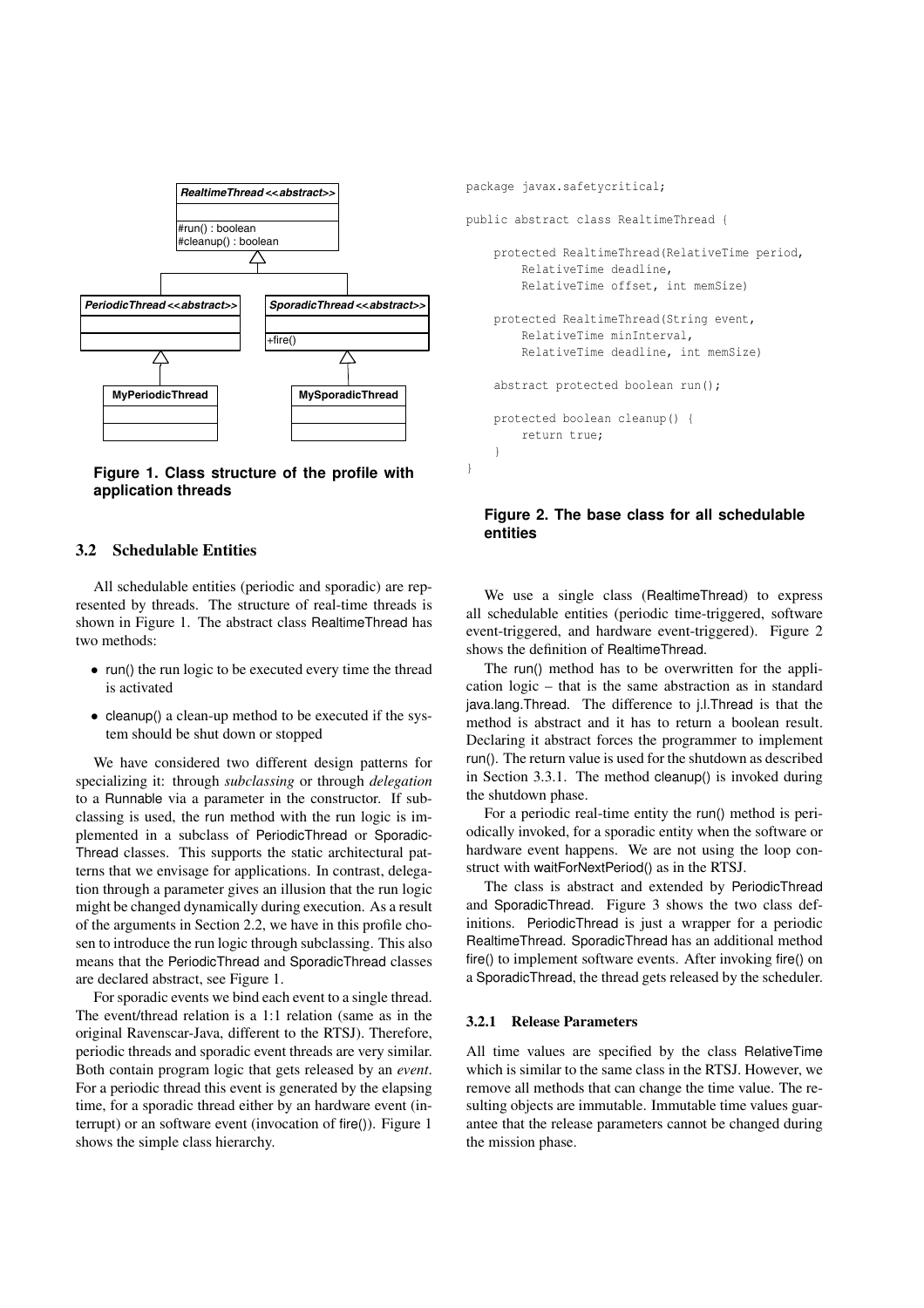```
package javax.safetycritical;
public abstract class PeriodicThread
        extends RealtimeThread {
   public PeriodicThread(RelativeTime period,
       RelativeTime deadline,
        RelativeTime offset, int memSize)
   public PeriodicThread(RelativeTime period)
}
public abstract class SporadicThread
       extends RealtimeThread {
    public SporadicThread(String event,
       RelativeTime minInterval,
        RelativeTime deadline, int memSize)
    public SporadicThread(String event,
        RelativeTime minInterarrival)
   public void fire()
}
```
### **Figure 3. The wrapper classes for periodic and sporadic real-time events**

The parameters period and deadline represent the period and the deadline for periodic threads. The start time relative to the mission start is given with offset.

Parameter event (the *happening* token) describes the source for a hardware event (e.g., "INT1" for an interrupt handler of interrupt 1). The value of the event string is of course system specific. Parameter minInterarrival is the allowed minimum inter-arrival time for an event. For a software event, the runtime system can enforce this limit. However, for hardware generated event this is usually not possible on a common microcontroller. We can restrict the release of the sporadic thread, but not the invocation of the scheduler. Therefore, an interrupt burst can disturb the realtime schedule. We plan to add a special interrupt controller to JOP [17] to enforce this minimum inter-arrival time at the hardware level.

Note that these time quantities correspond to natural requirements of an application. They are not parameters for tuning or controlling scheduling mechanisms.

### 3.2.2 Memory Model

Each thread has an associated scoped memory for dynamic data. The parameter memSize in the constructor determines the size of the scoped memory for a thread. This scoped

```
package javax.safetycritical;
public class RealtimeSystem {
    private RealtimeSystem()
    public static void start()
    public static void stop()
    public boolean shutdownPending()
    public static int currentTimeMicros()
```
}

# **Figure 4. The representation of the real-time system**

memory is similar to the scoped memory in the RTSJ, but it cannot be shared between threads. It is entered before the invocation of run() and exited after the return from run(). The whole scoped memory is cleared on exit. That means that all memory allocation requests can be performed in constant time.

However, this single scope for a thread and the size as a parameter for the thread constructor is an intermediate solution. In future work we will provide compiler generated scopes.

# 3.3 Initialization, Mission, and Stop

Figure 4 shows the class definition of RealtimeSystem, our representation of the real-time runtime system. RealtimeSystem is similar to java.lang.System and cannot be instantiated. Using only static methods is the simplest realization of a singleton.

During the lifetime of an RT Java application, it will be in one of the three distinct states (as shown in Figure 5), with well-defined rules that define the transitions between the states:

- Initialized: An RT application is in the *Initialized* state until the initialization code of the RealTimeSystem has run to completion and its start method has not been invoked. Application threads and passive objects are created and initialized here. Threads are not started.
- Mission: An RT application is in the *Mission* state when it has returned from its start method which starts all threads.
- Stop: An RT application is in the *Stop* state when it has returned from the stop method which waits for threads to perform their optional cleanup.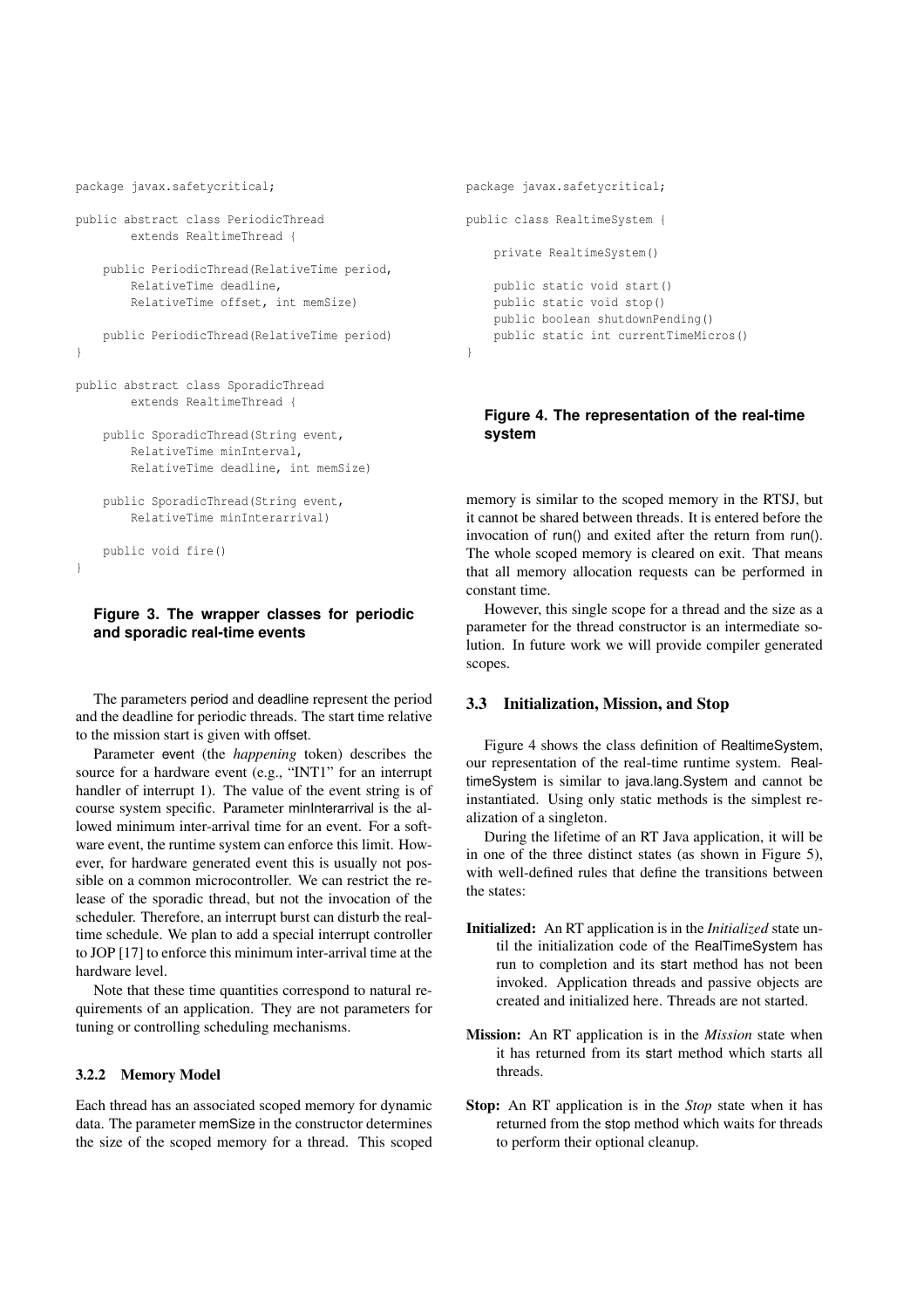

**Figure 5. Application states**

Those three states are inspired by the states in a MIDlet, but they are also based on industrial experiences from realtime systems which need to shut down in a controlled way.

### 3.3.1 Shutdown

In contrast to RJ we provide an additional phase for the realtime application: *Shutdown*. This phase is intended to provide a safe termination of the real-time system; e. g. threads have a chance to bring actuators into a safe position. The shutdown phase is initiated similar to the start of the mission phase, by invoking stop() from RealtimeSystem.

However, we can not simply stop all threads, but need a form of cooperation. All real-time threads return a boolean value from the run() method. This value indicates: *I'm ready for a shutdown*. When a thread is in a critical operation, where a shutdown is not allowed, the thread just return false to delay the shutdown process. In the first subphase the runtime system waits for *all* threads to be ready for shutdown before actually switching to *cleanup*.

In the second sub-phase, all tasks are notified through calls to the cleanup() method that clean up is in progress. During the shutdown the cleanup() method is invoked periodically2 *instead* of the run() method. The cleanup method returns true to signal that its task has safely completed its shutdown responsibilities. If the return value is false, cleanup() will be called again; if the return value is true, the thread is terminated. The possibility of several cleanup invocations allow threads to resolve mutual dependencies during shutdown and spread the cleanup work so that all tasks can still meet their deadlines. Shutdown terminates when all threads are terminated.

### 3.4 An Example

Figure 6 shows a short example how to write a real-time application with the proposed profile. One periodic thread prints a message each second and fires the software event on every second iteration. The sporadic thread handles the software event and prints a message. After 10 iterations the periodic thread requests a shutdown from the runtime systems. On behalf of this shutdown the method cleanup() gets invoked once.

```
public class PeriodicSporadic {
   public static void main(String[] args) {
      final SporadicThread rte =
         new SporadicThread("SWEVENT",
            new RelativeTime(2000, 0)) {
         protected boolean run() {
            System.out.println("SW event fired");
            return true;
         }
      };
      new PeriodicThread(
        new RelativeTime(1000, 0)) {
         int counter = 0;
         protected boolean run() {
            System.out.println("P1");
            ++counter;
            if (counter%2==1)
               rte.fire();
            if (counter==10)
               RealtimeSystem.stop();
            return true;
         }
         protected boolean cleanup() {
            System.out.println("cleanup!");
            return true;
         }
      };
      RealtimeSystem.start();
   }
```
**Figure 6. An example of a real-time application**

## 4 Implementation

}

It is mandatory to provide a reference implementation for the specification and evaluate it with some application test cases. An implementation of a first draft of the proposed specification is available on the Java processor JOP [17], as well as on the aJ100. The implementations are light-weight and use the already available real-time thread implementations [16, 20]. In [16] it has been shown that the JOP scheduler performs quite will. Tasks with periods down to 100 *µ*s can be scheduled on a 100 MHz version of JOP. The scheduling code base is industry proven as it is in production in three applications.

Furthermore, we are currently also working on an imple-

 $2$ at the same period as the former run() method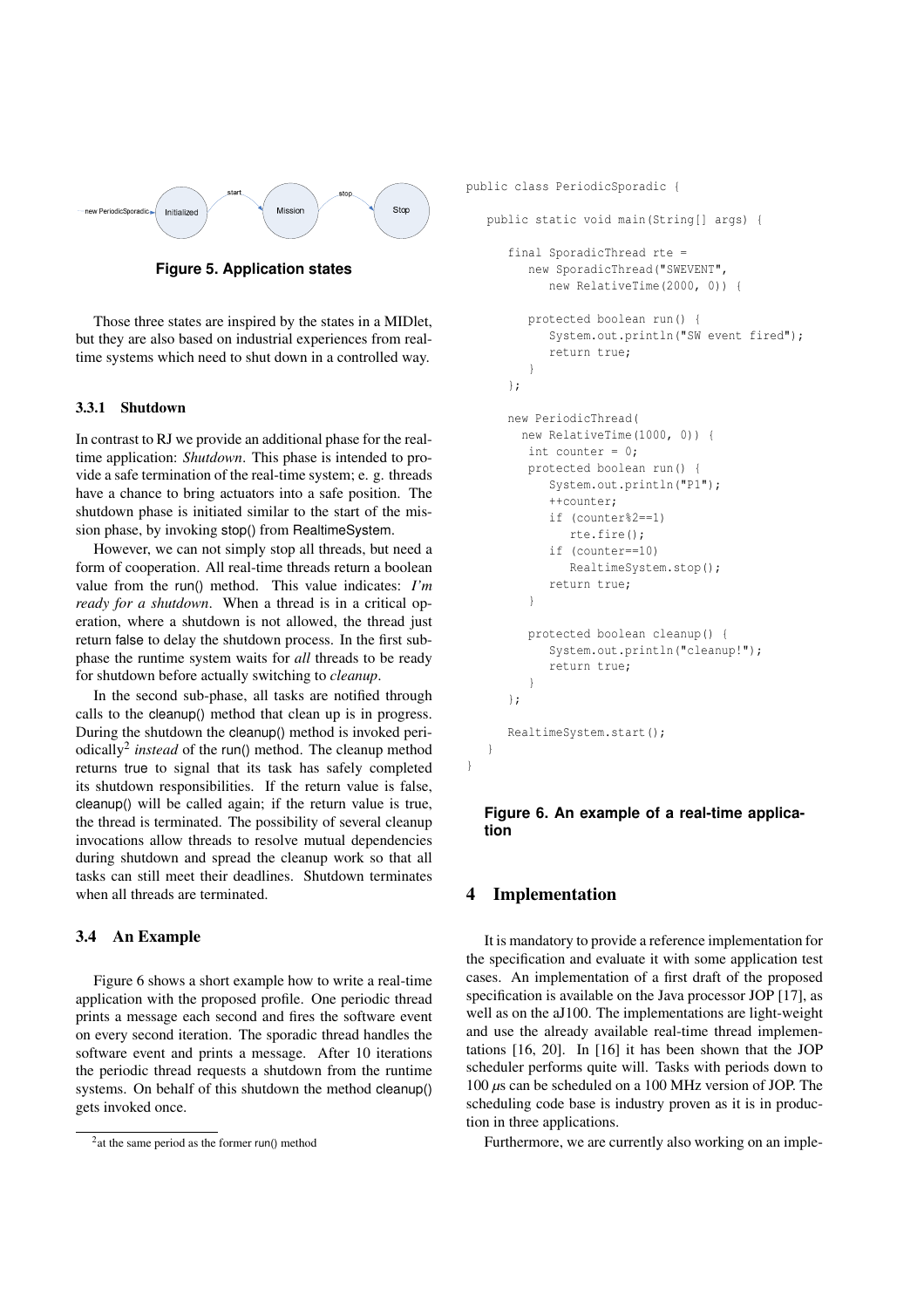

**Figure 7. Thread and Handler classes: RJ (left), our SCJ proposal (right)**

mentation on top of the RTSJ [4]. We use the Sun version (Mackinac [3]) on top of Solaris for a standard PC. So far we have not found any issues that make it impossible to implement the proposed specification on top of the RTSJ.

# 4.1 Structuring the API

To obtain compatibility with the RTSJ a safety critical API can be structured in at least three ways:

- as a subset of RTSJ at the method level
- as a new API with an RTSJ-compliant binding
- mirroring the RTSJ class structure

Ravenscar-Java has chosen the first approach. We have chosen the second approach in our profile.

The two different approaches mirror two of the most common techniques for reusing functionality in objectoriented systems [9]: *class inheritance*, also called *whitebox* reuse and *object composition*, also called *black-box* reuse.

At the definition of real-time threads in RTSJ (and consequently in Ravenscar-Java) the class inheritance pattern has been used. This approach has shown to be a problematic design choice, resulting in inheritance of all the public methods from the java.lang.Thread class. In contrast to this, using the object composition pattern results in small and clean thread classes with precisely those methods you want to specify.

Asynchronous events and their handlers were in RTSJ introduced almost totally separated from the real-time threads. However, over time a better classification of events in periodic events (time-triggered) and sporadic events (event-triggered) has evolved. Yet, structuring a profile as a subset of RTSJ using the class inheritance pattern complicates the design of a new profile, see Figure 7. Also here the object composition pattern gives a cleaner solution.

#### 4.2 Verification and Tools

A real-time application has to be verified, at minimum the WCET and a schedulability analysis. For usage of dynamic memory we propose automatic/compiler generation of scoped memory. The worst-case memory consumption (WCMC) has to be analyzed.

For the implementation on JOP we can use the available WCET analyzer [18]. However, a tighter integration with the profile (e.g., automatic selection of the run() method to be analyzed) and a schedulability analyzer is still missing.

#### 4.3 Standard Library

The RTSJ assumes the standard JDK or at minimum a J2ME verison of the JDK (CLDC or CDC). However, the specification is very silent about how and if those library functions can be used within a real-time application. We need following information for the library:

- 1. Dynamic memory allocation
- 2. Worst-case execution time
- 3. Blocking time

There is not much work available how to solve those issues. The Javolution project [8] provides substitutes for the collection classes where elements are recycled. In that case we do not need a garbage collector for collections.

In [10] the Java Modeling Language (JML) is used to describe pre- and post-conditions for methods to describe loop bounds. The descriptions are than proven by KeY, a semi-automated prover. Data flow analysis propagates the bound information to all call sites and the results can be integrated into an ILP based WCET analyzer (e.g., [18]).

Exceptions need dynamic memory and are an issue e.g., for the implementation of an RTSJ compliant JVM. A pragmatic, but not correct, approach is to pre-allocate the data structures for all possible exceptions in immortal memory and reuse them. Besides need for dynamic memory exceptions are also problematic with respect to WCET. A better approach is to avoid exceptions by a defensive programming style. The absence of runtime exceptions can then be proved formally [19].

# 5 Conclusion

In this paper we have presented a simple real-time Java profile for safety critical systems. Instead of building on top of RTSJ using the class inheritance pattern, we have designed our profile by using the object composition pattern.

Simultaneously, we have gone through RTSJ, Ravenscar-Java, and the SC Java proposal to find the points where these